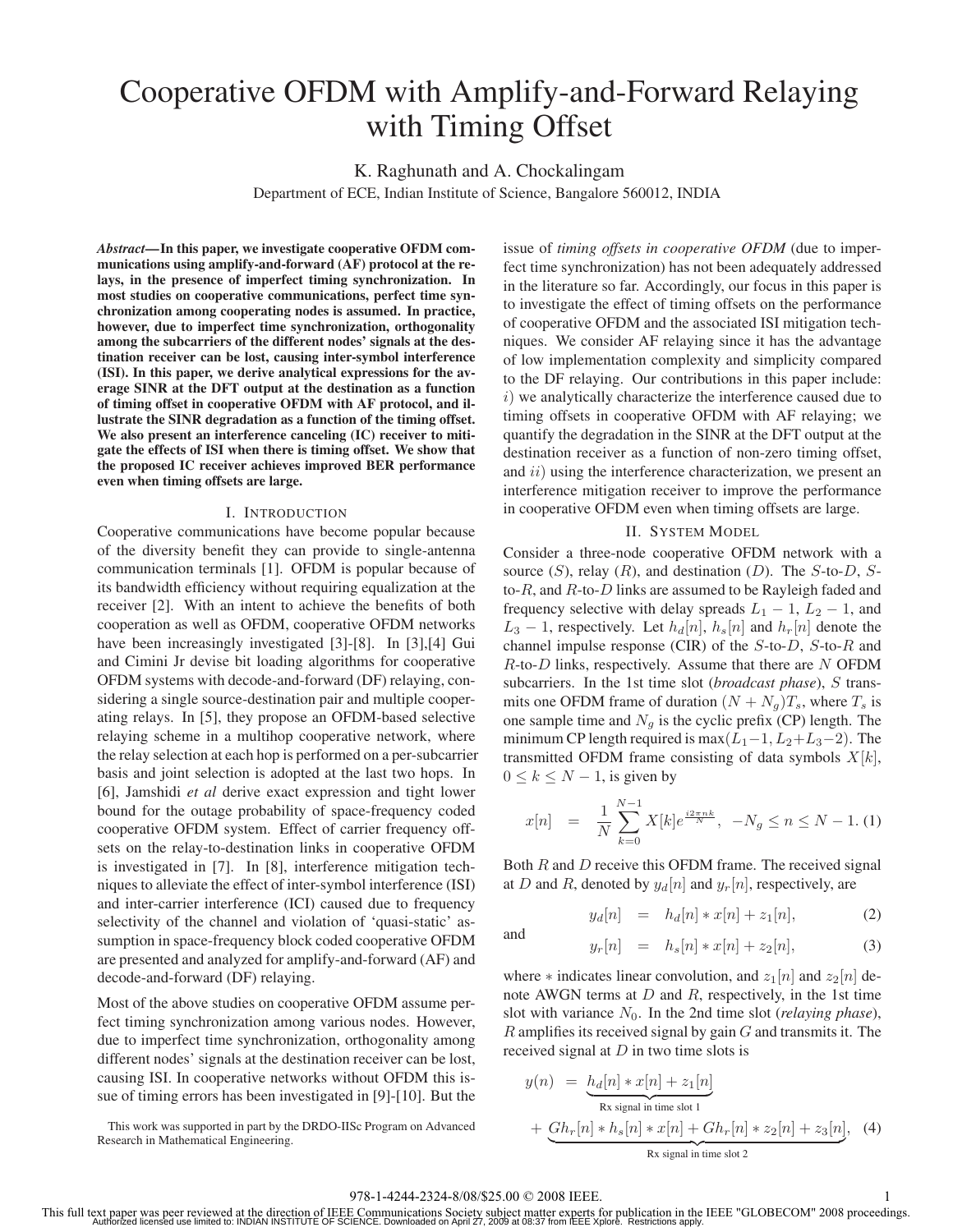where  $z_3[n]$  denotes the AWGN with variance  $N_0$  at  $D$  in the 2nd time slot.

In case of perfect time alignment, the input to the DFT unit of the receiver at *D* during 1st time slot is

$$
y_d[n] = h_d[n] \star x[n] + z_1[n], \tag{5}
$$

where  $\star$  indicates circular convolution, and the corresponding output on the *k*th subcarrier is given by

$$
Y_d[k] = H_d[k]X[k] + Z_1[k], \t(6)
$$

where  $H_d[k]$  is *N*-point DFT of  $h_d[n]$ . The input to the DFT unit during the 2nd time slot is given by

$$
y_r[n] = Gh_s[n] \star h_r[n] \star x[n] + h_r[n] \star z_2[n] + z_3[n],(7)
$$

and the corresponding output on the *k*th subcarrier carrier is

$$
Y_r[k] = GH_1[k]H_2[k]X[k] + GH_2[k]Z_2[k] + Z_3[k], (8)
$$

where  $H_1[k]$  and  $H_2[k]$  are *N*-point DFTs of  $h_s[n]$  and  $h_r[n]$ , respectively, and  $Z_2[k]$  and  $Z_3[k]$  are the noise components at the DFT output due to  $z_2[n]$  and  $z_3[n]$ , respectively.

## III. EFFECT OF TIMING OFFSET ON OUTPUT SINR

In this section, we analytically characterize the various interference terms at the DFT output caused by imperfect timing alignment at *D*. Let  $\mu$  denote the timing offset at *D* with respect to perfect timing, in number of samples. Figure 1 shows the frame timing and processing windows at *D* without and with timing offset. The processing window without timing offset in Fig. 1 corresponds to the ideal processing window, i.e.,  $\mu = 0$ . For  $\mu \neq 0$ , depending on whether  $\mu > 0$  or  $\mu < 0$ , interference from either next frame (NF), which we refer to as ISI-NF (Inter-Symbol Interference from Next frame) or previous frame (PF), which we refer to as ISI-PF (Inter-Symbol Interference from Previous frame) results. Apart from this, due to the loss of some samples in some or all of the frames, interference from the carriers of the present frame also occurs, which we refer to as ISI-CF (Current Frame Self Interference). In the following, assuming that all links have the same delay spread *L*, we derive the expressions for the DFT output on the *k*th subcarrier in times slots 1 and 2. To do this, six different cases of timing offset (referred to as *Cases a to f*), depending on the value of  $\mu$ , need to be considered. Let  $W_1$  and  $W_2$  denote the processing windows at  $D$  for the signal from *S* to *D* and *R* to *D*, respectively. Also, define

$$
\rho_{qk}(n_a, n_b) \triangleq \frac{1}{N} \sum_{n=n_a}^{n_b} e^{\frac{i2\pi n (q-k)}{N}}.
$$
 (9)

*Case a):*  $0 < \mu \leq L - 1$ . In this case, within  $W_1$ , there will be *i*) a loss of  $\mu - j$  samples in the frame arriving through *j*th path of the link from *S* to *D* for  $j < \mu$ , and *ii*)  $\mu - j - l$ samples of the frames arriving at the destination through *j*th path from *S* to *R* and then through *l*th path from *R* to *D* for  $l + j < \mu$  causing ISI-CF. The output of DFT-1<sup>1</sup> on the *k*th subcarrier, and the average power in each of the desired signal (DS) and interference terms are given in Table-I, where

<sup>1</sup>Henceforth, we refer to the DFT in 1st and 2nd time slots as DFT-1 and DFT-2, respectively.

$$
(n_1, n_2) = \begin{cases} (0, N - 1 - \mu + j), & \text{for } 0 \le j < \mu \\ (0, N - 1), & \text{for } j \ge \mu, \end{cases}
$$
  

$$
(n_3, n_4) = (N - \mu + j + l, N - 1).
$$
 (11)

Also, within  $W_2$ , there will be *i*) a loss of  $\mu - j - l$  samples of the frames arriving at the destination through *j*th path of the link from *S* to *R* and then through *l*th path of the link from *R* to *D* for  $l + j < \mu$  causing ISI-CF, and ii)  $\mu - j$  samples of the next frame, coming to the receiver through the direct path for  $j < \mu$  causing ISI-NF. The output of DFT-2 on the *k*th carrier, and the corresponding average powers in each term are given in the Table-2, where

$$
(n_1, n_2) = \begin{cases} (0, N - 1 - \mu + j + l), & \text{for } j + l < \mu \\ (0, N - 1), & \text{for } j \ge \mu, \end{cases}
$$
  

$$
(n_3, n_4) = (N - \mu + j, N - 1),
$$
 (13)

In Table-I,  $X_f[n]$  denotes the symbols in the next frame, and *hdf* denotes the CIR of the *S*-to-*D* link during the next frame. *Case b):*  $L - 1 < \mu \leq N_q$ . In this case, in  $W_1$ , the expressions for the output of DFT-1 on the *k*th subcarrier and the average powers can be obtained from the expressions for *Case a)* given in Table-I by using

$$
(n_1, n_2) = (0, N - 1 - \mu + j), \forall j \tag{14}
$$

and  $(n_3, n_4)$  as given in (11). The expressions in  $W_2$  in this case are the same as the corresponding expressions for *Case a*), but without the condition  $j < \mu$  in the ISI-NF term.

*Case c):*  $\mu > N_g$ . The expressions in  $W_1$  in this case are same as those of *Case a*) in Table-I, with  $(n_1, n_2)$  given by (14) and without the condition  $j + l < \mu$  in the ISI-CF term. Also, the expressions in  $W_2$  in this case are same as those of *Case a)*, without the conditions on *j* and  $j + l$  and with

$$
(n_1, n_2) = (0, N - 1 + l + j + \mu), \tag{15}
$$

$$
(n_3, n_4) = (N - \mu + j, N - 1). \tag{16}
$$

*Case d):*  $0 < -\mu \leq L - 1$ . In this case, within  $W_1$ , there will be, *i*) circularly shifted versions of the frame arriving through the direct path, causing no loss of orthogonality, and *ii*)  $j + l - \mu - N_g$  samples of the previous frames for  $l + j$  >  $N_q + \mu$ , arriving at the destination through *j*th path from *S* to *R* and then through *l*th path from *R* to *D*, causing ISI-PF. The expressions for the DFT-1 output and the average powers for this case are given in the Table-I, where  $X_p[n]$  denotes the symbols in the previous frame passing through CIRs *hsp* and *hrp* on the *S*-to-*R* and *R*-to-*D* links, respectively, and

$$
(n_1, n_2) = (0, j + l - \mu - N_g - 1). \tag{17}
$$

Also, within  $W_2$ , there will be a loss of  $j+l-\mu-N_g$  samples of the frames arriving at *D* through *j*th path from *S* to *R* and then through *l*th path from *R* to *D* for  $l + j < \mu$ , causing ISI-CF. The corresponding expressions are in Table-I, where

$$
(n_1, n_2) = \begin{cases} (0, N - 1), & \text{for } j + l \le N_g + \mu, \\ (l + j - \mu - N_g, N - 1), & \text{for } j + l > N_g + \mu. \end{cases}
$$
(18)

*Case e):*  $L - 1 < -\mu \leq N_g$ . In this case, within  $W_1$ , there will be *i*) circularly shifted version of the frame arriving through the direct path causing no loss of orthogonality for

This full text paper was peer reviewed at the direction of IEEE Communications Society subject matter experts for publication in the IEEE "GLOBECOM" 2008 proceedings.<br>Authorized licensed use limited to: INDIAN INSTITUTE OF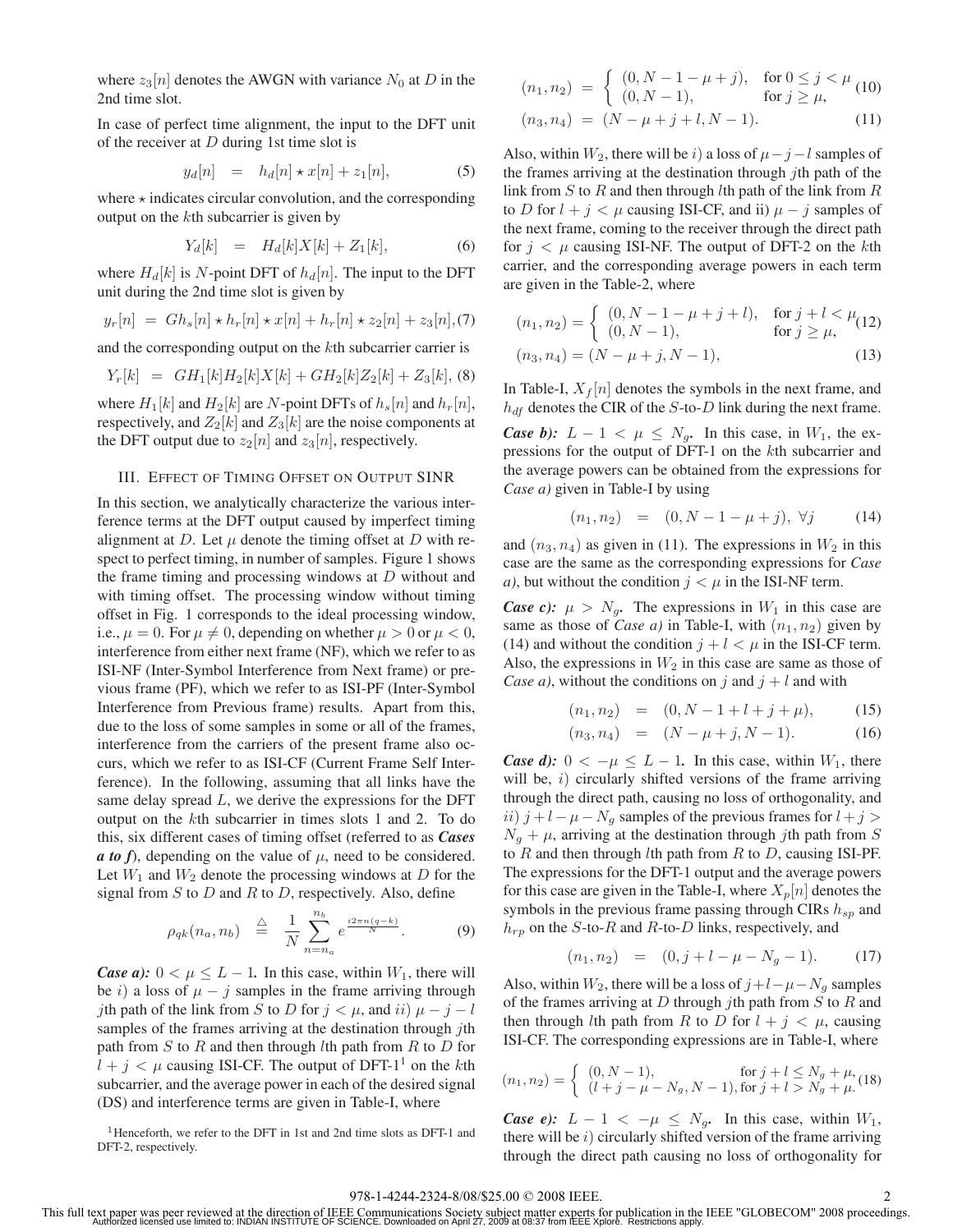

Fig. 1. Different timing misalignment scenarios for  $\mu > 0$  and  $\mu < 0$  for  $L = 2$ .

 $j \leq N_g + \mu$ , and there will be a loss of  $j - \mu - N_g$  samples of the frame coming through the direct path for  $j > N_g + \mu$ causing ISI-CF, and *ii*)  $l+j-\mu-N_g$  samples of the previous frame arriving at the destination through *j*th path from *S* to *R* and then through *l*th path from *R* to *D* for  $l + j > N_q + \mu$ causing ISI-PF. The corresponding expressions for this case are given in the Table-I, where

$$
(n_1, n_2) = \begin{cases} (0, N-1), & \text{for } j \le N_g + \mu \\ (j - \mu - N_g, N-1), & \text{for } j > N_g + \mu, \end{cases}
$$
  

$$
(n_3, n_4) = (0, l + j - \mu - N_g - 1),
$$
 (20)

In this case, within  $W_2$ , there will be *i*) circularly shifted versions of the frame through relay for  $l + j \leq N_g + \mu$ , and there will be a loss of  $j + l - \mu - N_g$  samples of the frames arriving at the destination through  $l + j$ th path through the relay causing ISI-CF, and *ii*)  $j - N_g - \mu$  samples of the present frame coming through the direct path for  $j > N_q + \mu$  causing ISI-CF. The corresponding expressions are in Table-I, where

$$
(n_1, n_2) = \begin{cases} (0, N - 1), & \text{for } j + l \le N_g + \mu_{\text{(21)}} \\ (j + l - \mu - N_g, N - 1), & \text{for } l + j > N_g + \mu^{(21)} \end{cases}
$$
  

$$
(n_3, n_4) = (0, j - \mu - N_g - 1),
$$
 (22)

*Case f):*  $-\mu > N_q$ *.* The expressions for this case are same as those of *Case e*), without the conditions on both *j* and  $l + j$ and with

$$
(n_1, n_2) = (j - \mu - N_g, N - 1), \tag{23}
$$

$$
(n_3, n_4) = (0, j + l - \mu - N_g - 1). \tag{24}
$$

The expressions in  $W_2$  in this case are same as those of *Case e*), without the conditions on both *j* and  $l + j$  and with

$$
(n_1, n_2) = (l + j - \mu - N_g, N - 1), \qquad (25)
$$

$$
(n_3, n_4) = (0, j - \mu - N_g - 1). \tag{26}
$$

### *A. Output SINR Expressions in W*<sup>1</sup> *and W*<sup>2</sup>

With the above characterization of the interference and desired signal terms for various cases of timing offset, we can obtain the average SINRs at the DFT output on the *k*th subcarrier in processing windows  $W_1$  and  $W_2$ . Denoting the average SINR in window  $W_n$ ,  $n = 1, 2$ , as  $\Gamma_n$ , we can write

$$
\Gamma_n = \frac{P_{DS}^n}{P_I^n + P_N^n},\tag{27}
$$

where  $P_{DS}^n$ ,  $P_I^n$  and  $P_N^n$  are the average powers of the desired signal, interference, and noise, respectively, on *k*th subcarrier in window  $W_n$ . The expressions for  $P_N^1$  and  $P_N^2$  are given by

$$
P_N^1 = \begin{cases} N_0 \left( 1 + \frac{|\mu|}{N} + \frac{1}{LN} \left( \frac{|\mu|(|\mu|+1)}{2} \right) \right), & \text{for } |\mu| < L - 1\\ N_0 \left( 1 + \frac{|\mu|}{N} + \frac{1}{LN} \left( \frac{(L-2)(L-1)}{2} \right) \right), & \text{for } |\mu| \ge L - 1, \end{cases}
$$
\n
$$
P_N^2 = \begin{cases} N_0 \left( 2 + \frac{|\mu|}{N} - \frac{1}{LN} \left( \frac{|\mu|(|\mu|+1)}{2} \right) \right), & \text{for } |\mu| < L - 1\\ N_0 \left( 2 - \frac{|\mu|}{N} - \frac{1}{LN} \left( \frac{(L-2)(L-1)}{2} \right) \right), & \text{for } |\mu| \ge L - 1. \end{cases}
$$
\n(29)

# *B. Numerical Results*

We computed the average SINRs  $\Gamma_1$  and  $\Gamma_2$  using the expressions derived in the previous section. In Fig. 2, we plot the average SINR  $\Gamma_1$  for  $N = 64$ ,  $L = 10$ ,  $N_g = 18$ ,  $G = 1$ , as a function of the timing offset,  $\mu$ , for different SNRs (5) dB, 10 dB,  $\infty$ ). We have verified these analytically computed SINRs through simulations as well. Figure 2 shows that the SINR degrades significantly for large values of  $\mu$  compared to  $\mu = 0$  (i.e., perfect timing alignment), which is expected. It can be observed that, for a given magnitude of  $\mu$ , the performance loss is more for  $\mu > 0$  than for  $\mu < 0$ ; e.g., with no

This full text paper was peer reviewed at the direction of IEEE Communications Society subject matter experts for publication in the IEEE "GLOBECOM" 2008 proceedings.<br>Authorized licensed use limited to: INDIAN INSTITUTE OF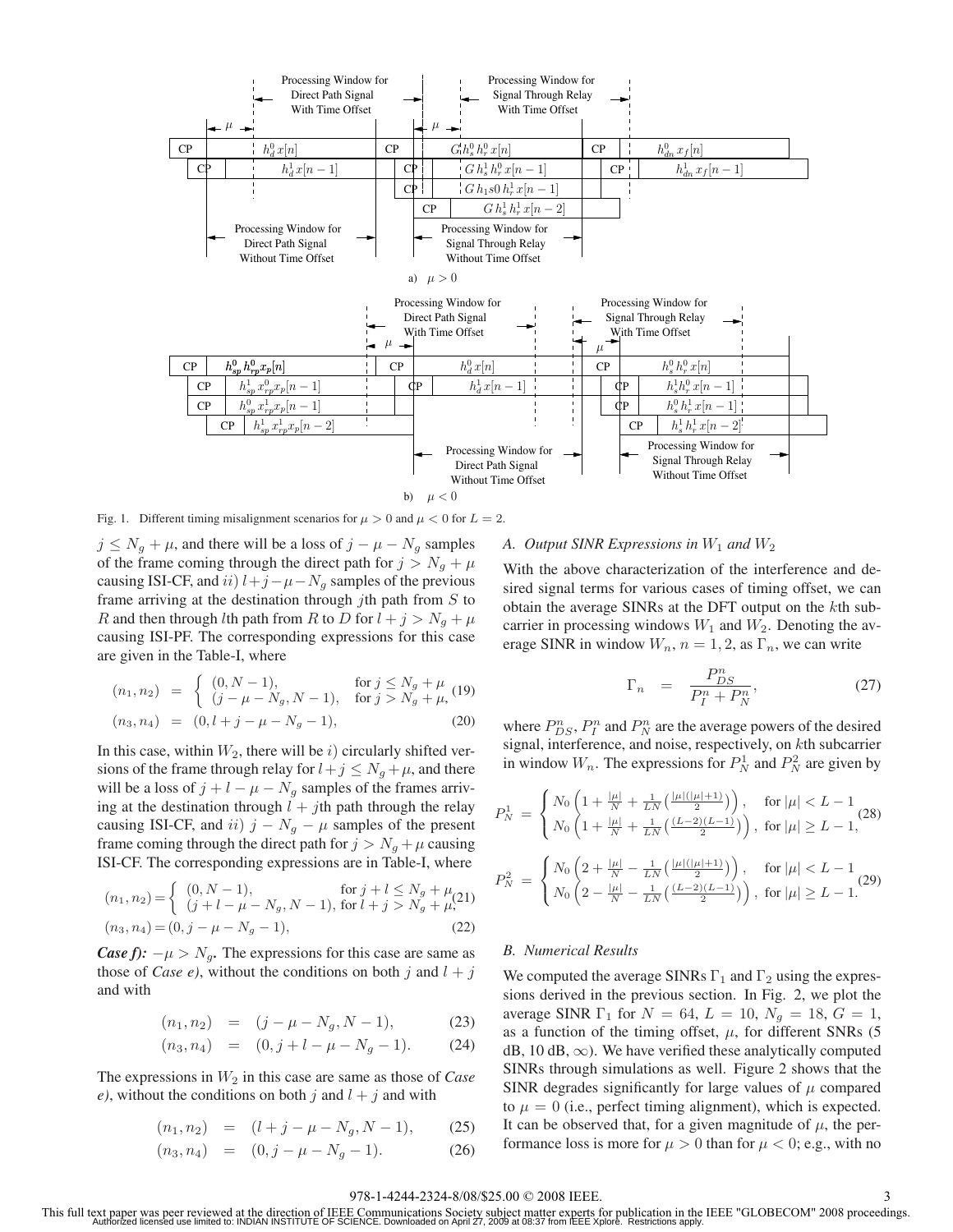

Fig. 2. Average SINR  $\Gamma_1$  as a function of timing offset  $\mu$  at the DFT output in cooperative OFDM with AF relaying.  $N = 64$ ,  $L = 10$ ,  $N_g = 18$ , SNR  $= 5$  dB, 10 dB,  $\infty$  (i.e., no noise).

noise, output SIR is about 38 dB for  $\mu = -1$ , and 28 dB for  $\mu = 1$ . This is because for  $\mu < 0$ , the interference increases without any reduction in the desired signal power in the frame arriving through the direct path because of the cyclic prefix, whereas for  $\mu > 0$ , the desired signal power get reduced in addition to the increase in interference power. Figure 1 highlights the possibility that interference mitigation techniques can alleviate the effect of large timing offsets in cooperative OFDM. Accordingly, in the following section, we present an interference cancelling receiver to alleviate the interference effects caused by large timing offsets.

### IV. PROPOSED INTERFERENCE CANCELLER

Using an estimate of the next/previous and current frame interfering symbols and the channel fade coefficients, we can reconstruct the ISI terms which then can be subtracted from the received signal to achieve interference cancellation. To show how the IC works, consider *Case c)*. The DFT-1 and DFT-2 outputs are of the form

$$
Y_d[k] = X[k]\mathcal{H}_d[k] + \sum_{\substack{q=0 \ q \neq k}}^{N-1} Y_{d,q}^{CFI}(X[q]) + \sum_{q=0}^{N-1} Y_{d,q}^{PFI}(X_p[q])
$$

$$
+Z_d[k],\tag{30}
$$

$$
Y_r[k] = X[k]\mathcal{H}_r[k] + \sum_{\substack{q=0\\q\neq k}}^{N-1} Y_{d,q}^{CFT}(X[q]) + Z_r[k],\tag{31}
$$

where  $Y_{d,q}^{CFI}(X[q])$  and  $\overline{Y_{r,q}^{CFI}(X[q])}$  are the ISI-CF terms due to *q*th carrier in the present frame, and  $Y_{d,q}^{PFI}(X_p[q])$  is the ISI-PF term due to *q*th carrier in the previous frame, and  $\mathcal{H}_d[k]$  and  $\mathcal{H}_r[k]$  are the effective frequency responses of direct path and the path through the relay, respectively. In the first stage of the IC, all the symbols in the current frame are detected using

$$
\widehat{X}^{1}[k] = \text{sgn}\left(\Re\left(Y_{d}[k]\mathcal{H}_{d}^{*}[k] + Y_{r}[k]\mathcal{H}_{r}^{*}[k]\right)\right), \quad (32)
$$

where  $\mathcal{H}_d^*[k]$  and  $\mathcal{H}_r^*[k]$  are the complex conjugates of  $\mathcal{H}_d[k]$ and  $\mathcal{H}_r[k]$ , respectively. In the *mth* stage of the interference canceler for  $m \geq 2$ , the symbols are detected using

$$
\widehat{X}^m[k] = \text{sgn}\left(\Re\left(Y_d^m[k]\mathcal{H}_d^*[k] + Y_r^m[k]\mathcal{H}_r^*[k]\right)\right),\tag{33}
$$



Fig. 3. BER performance of the interference canceler as a function of SNR for different values timing offsets,  $\mu = -10, 5, 0$ , in cooperative OFDM with AF relaying.  $N = 64$ ,  $L = 2$ ,  $N_q = 2$ , BPSK.

where  $Y_d^m[k]$  and  $Y_r^m[k]$  are the interference canceled DFT outputs, given by

$$
Y_{d}^{m}[k] = X[k]\mathcal{H}_{d}[k] + \sum_{q=0}^{N-1} Y_{d,q}^{CFI}(X[q] - \hat{X}^{m-1}[q])
$$
  
+ 
$$
\sum_{q=0}^{N-1} Y_{d,q}^{PFI}(X_{p}[q] - \hat{X}_{p}[q]) + Z_{d}[k],
$$
  

$$
Y_{r}^{m}[k] = X[k]\mathcal{H}_{r}[k] + \sum_{\substack{q=0 \ q \neq k}}^{N-1} Y_{d,q}^{CFI}(X[q] - \hat{X}^{m-1}[q]) + Z_{r}[k],
$$

where *X<sup>m</sup>*−<sup>1</sup> are the present frame symbols detected in the previous stage and  $X_p[q]$  are the symbols of the previous frame finally detected.

In Fig. 3, we present the simulated BER performance of the proposed interference canceller as a function of SNR, for a cooperative OFDM system with  $N = 64$ ,  $L = 2$ ,  $N_q = 2$ , BPSK, for different values of timing offsets,  $\mu = -10, 5$ . The BER performance in the case of perfect timing alignment, i.e.,  $\mu = 0$ , is also plotted for comparison. Performance for different stages (i.e.,  $m = 2, 3$ ) of the proposed canceller are plotted. It can be seen that when  $\mu = -10$  and 5, without interference cancellation (i.e.,  $m = 1$ , which is the MF detector) the BER degrades significantly causing a high error floor. However, with the 2nd and 3rd stages of the proposed interference canceller, the BER improves significantly getting closer to the perfect timing performance. For example, the BER is  $4 \times 10^{-2}$  without cancellation for  $\mu = -10$  at SNR=20 dB, and this BER improves to  $2 \times 10^{-3}$  with one stage of cancellation ( $m = 2$ ), and it further improves to  $4 \times 10^{-4}$  with two stages of cancellation  $(m = 3)$ , establishing the effectiveness of the proposed cancellation approach.

#### V. CONCLUSION

We investigated the effect of imperfect time alignment at the receiver in cooperative OFDM networks using amplify-andforward protocol. We derived expressions for the average SINR at the DFT output, and quantified the degradation in the average SINR as a function of the timing offset. As a means to alleviate the interference effects caused by timing offsets, we presented an interference cancelling receiver and

### 978-1-4244-2324-8/08/\$25.00 © 2008 IEEE. 4

This full text paper was peer reviewed at the direction of IEEE Communications Society subject matter experts for publication in the IEEE "GLOBECOM" 2008 proceedings.<br>Authorized licensed use limited to: INDIAN INSTITUTE OF